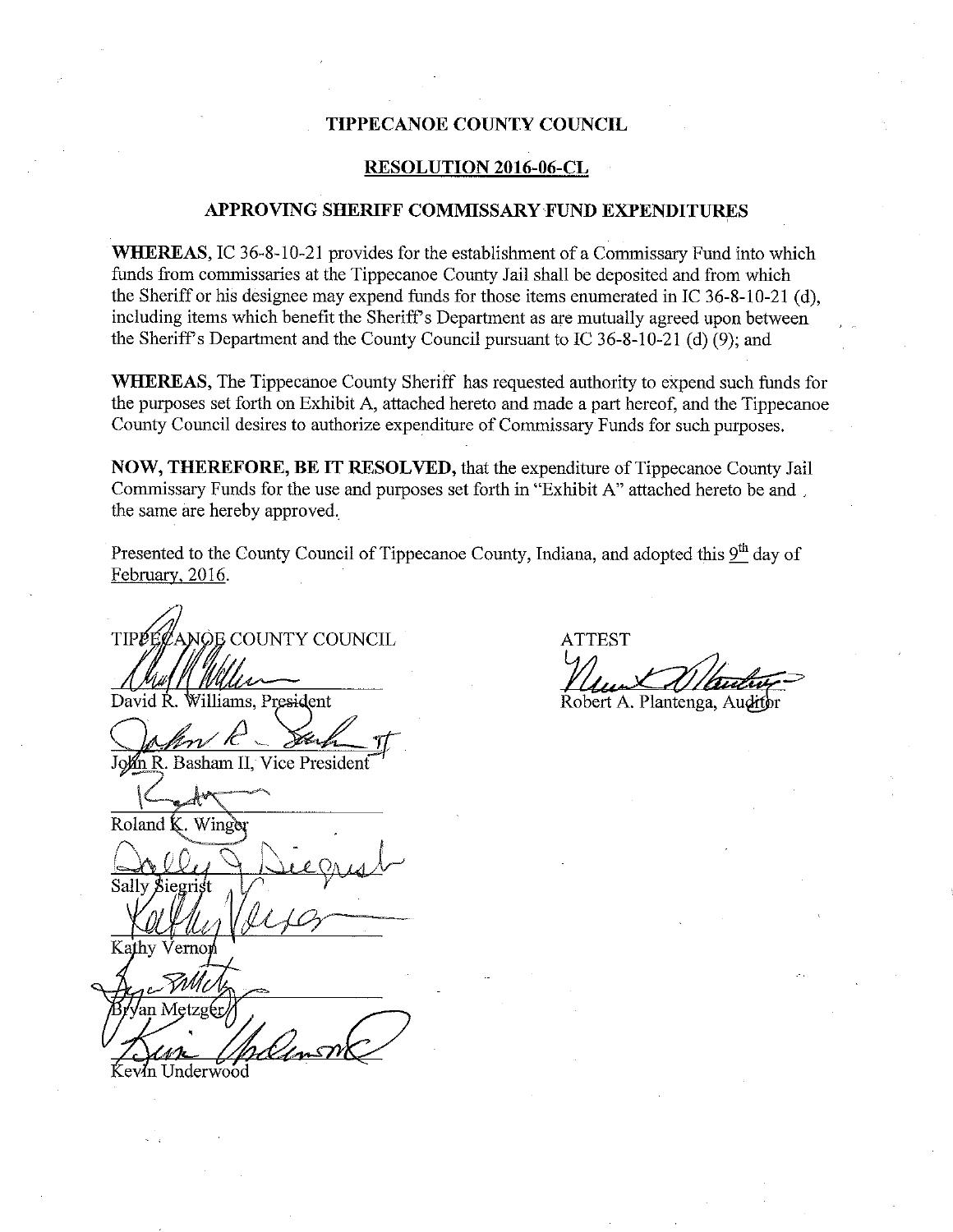### TIPPECANOE COUNTY JAIL COMMISSARY RECEIPTS & EXPENDITURES

 $KHH(B)T$ <sup>"</sup>

# **Deposits (Receipts)**

Commissary Sales: Attire, Consumable Products, Hair care, Hygiene Products, Phone Cards Inmate Medical: Nurse Sick Call, Medicines, Prescription Handling Vendor Commissions: Telephone, Employee Vending (if applicable) Misc. Credits/Refunds/Reimbursements

# Statutory Expenditures IC 36-8-10-21

- (1) merchandise for resale to inmates through the commissary;
- (2) expenses of operating the commissary, including, but not limited to, facilities and personnel;
- (3) special training in law enforcement for employees of the sheriff's department
- (4) equipment installed in the county jail;
- (5) special equipment or attire used by an employee of the sheriff's department in the course of the employee's official duties;
- (6) an activity provided to maintain order and discipline among the inmates of the county jail; or
- (7) an activity or program of the sheriff's department intended to reduce or prevent occurrences of the following:
	- (A) Substance abuse.
	- (B) Child abuse.
	- (C) Domestic violence.
	- (D) Drinking and driving.
	- (E) Juvenile delinquency.

(f) Money from the fund may not be used for a personal purpose of the sheriff or an employee of the sheriff's department.

(g) The sheriff shall maintain a record of the fund's receipts and disbursements. The state board of accounts shall prescribe the form for this record. The sheriff shall annually provide a copy of this record of receipts and disbursements to the county fiscal body.

### **Regulatory Expenditures**

- 1. Haircuts for trustees and indigent inmates
- 2. Reimbursement for lost or damaged inmate property
- 3. Reimbursement for expense of inmates in transit.
- 4. Postage for indigent inmates
- 5. Shipping costs regarding department equipment or evidence
- 6. Supplies or equipment to promote educational activities for inmates
- 7. Reimbursement for damaged employee property
- 8. Reimbursement for investigation expenses
- 9. Expenses for advertising community events that promote the Sheriff's Department
- 10. Matching funds for grants
- 11. Advertising for job applicants
- 12. Expenses for installation and service of Sheriff's Department equipment
- 13. Expenses for contracting with professional consultants
- 14. Expenses for hiring temporary employees
- 15. Expenses associated with rental of specialized equipment
- 16. Expenses associated with rewarding inmates and employees
- 17. Expenses associated with special events for inmates
- 18. Expenses regarding special details or investigations
- 19. Expenses associated with hosting training events
- 20. Any purpose that benefits the Sheriff's Department that does not exceed \$1000.00